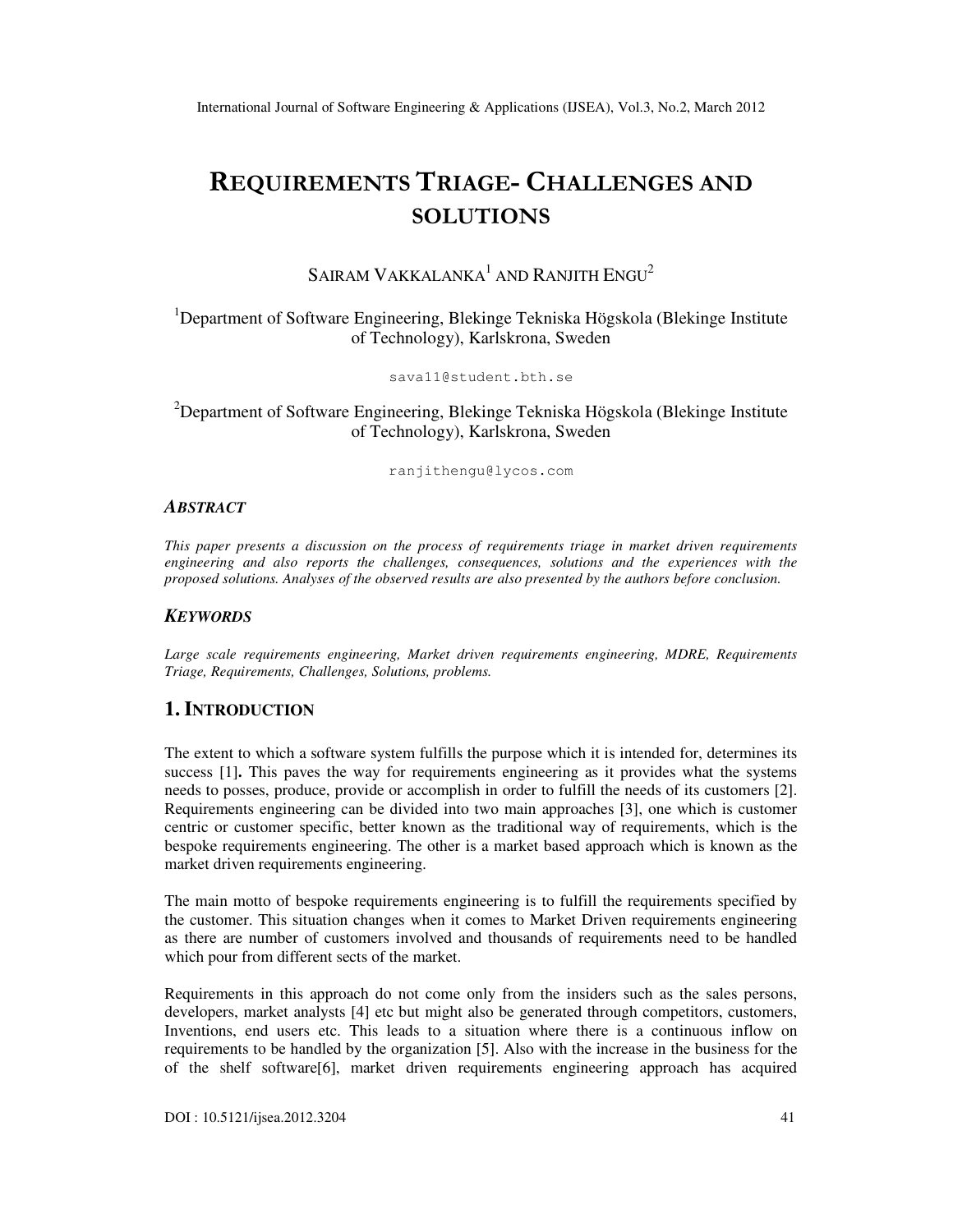popularity and rise in interest to opt this approach has grown by large when compared with the traditional requirements engineering[7].

When we make a comparison between the traditional and market driven approach, the RE activities are not constrained to development but are a part and parcel of the product management [8]. Requirements engineering in market driven requirements engineering starts with the elicitation of requirements which include requirements triage, requirements estimation, requirements prioritization and requirements selection. It is very important in MDRE from the perspective of management, to select those requirements which align with the goals fixed by the organization and managements, and possibly discard the other requirements which do not align, at an early step. This forms the path for requirement triage, which in brief is a step by step process of estimating, prioritizing and selecting the requirements based on the given criteria such as the available resources and limited time.

Requirements triage always results in providing a focus on the organizations aimed objectives and goals along with balancing the selection of requirements with respect to the time available and existing resources. The process of triage and requirements selection should always align with the business goals of the organization else might present a situation where, important business requirements might be less weighed when compared to unimportant ones, this scenario might leave the organization to face with an horrendous situation. The art of requirements triage is a tough task [9] which has different challenges to face with; these challenges are presented in the following sections.

#### **1.1 Related work:**

Requirements engineering being a widely researched area, many researchers have contributed in letting the world know the importance of requirements triage and understanding the process of triage.

**Simmons** [9] identified an area similar to requirements triage in medical profession where people suffer from the shortage of time and resources to do the required and have developed methodologies and techniques to deal with the shortage. He through his article suggests ways to adapt these techniques where adopted by professionals in medicine, which could identify and solve risks related to the requirements prioritization and selection.

**A.M Davis** [11] who is a prominent researcher in this area has suggested recommendations on conducting the process of requirements triage. He has identified certain guidelines which need to be followed while performing triage. He has devised these guidelines from observations made through several product development case studies at different organizations.

These two researchers have contributed to basic knowledge as to know what requirements triage is and how to conduct it successfully.

## **2. Requirements Triage**

Triage is an important technique used in medical field to prioritize and select the treatment needed for patients in a war field, based on the severity of medication required [9]. This was first introduced by Dominique and Larrey who worked as surgeons in napoleon's army, this method was employed by them in the medical field for those soldiers who required immediate medical attention, depending on the type of the wound but not on the basis of rank of the soldiers [9]. This method of triage from medicine is applied to requirements engineering in market driven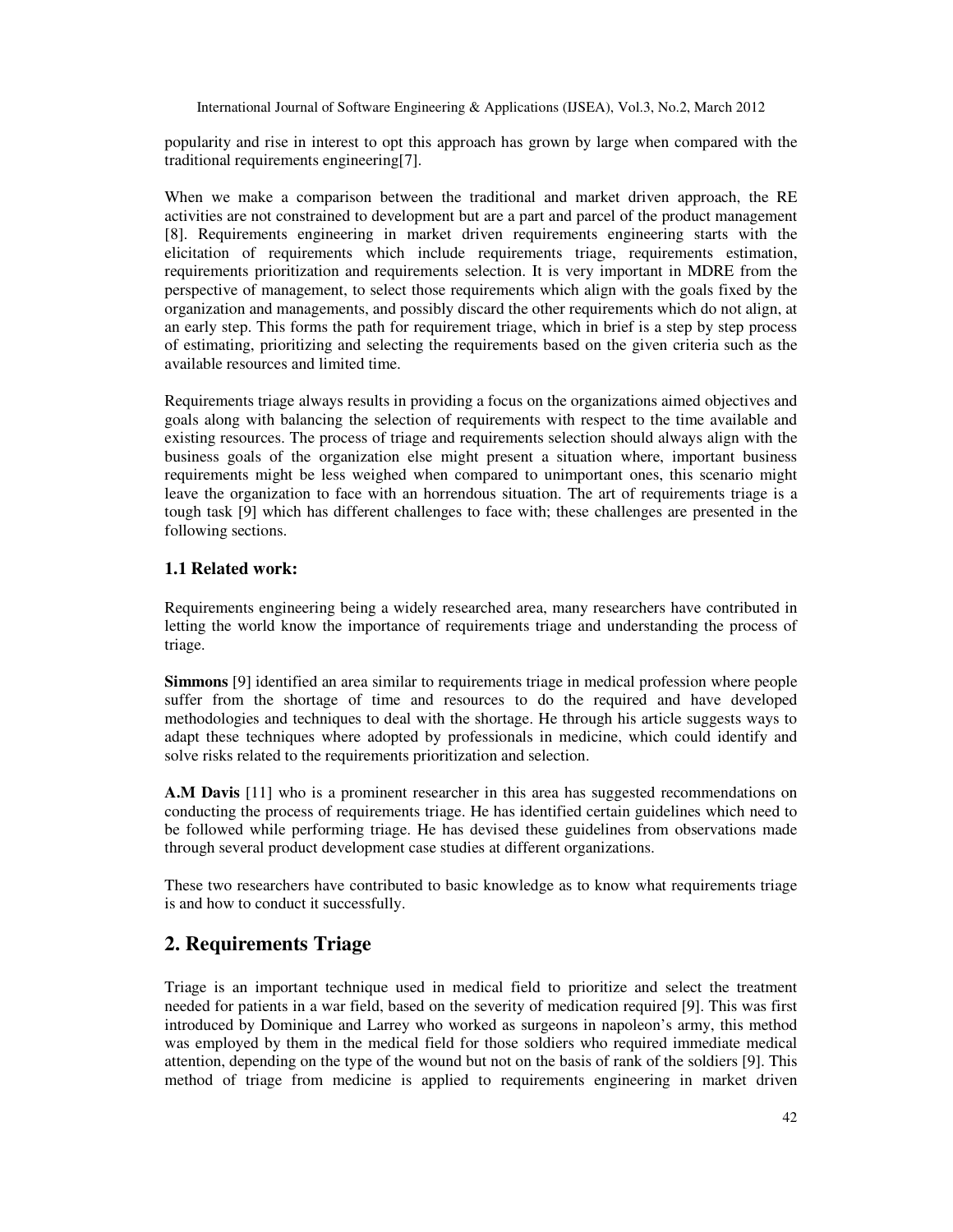requirements engineering. Requirements triage is an important technique and a very crucial step in requirements engineering in Market driven requirements engineering. This is used in picking requirements from a plethora of requirements persisting to the development of a product depending on the weight and priority of the requirements with respect to the product. The word triage has originated from a French verb "trier" which means to sort [9]. Triage according to different authors is presented below:

- Requirements triage is the art of making a decision, as to which features are needed to be included in the product [10].
- Requirements triage is the process of knowing which requirements are to be satisfied by a product when there are limited number of resources and time [11].
- Requirements triage can be considered as the art of balancing requirements between financial constraints and resources [12].
- Requirements triage is a set of activities which hold good for the analysis phase [34].
- Requirements triage is a well defined collection of practices deciding which requirements are the apt requirements [12].

#### **2.1 Role of triage:**

Triage of requirements is vital as many requirements pour in from different sources making an overload of the requirements, making it an overhead task. Triage is considered as the one of the most complex tasks, here the number of requirements to be handled is considered as the definition for complexity [13].

According to Davis [11], requirements triage is a difficult art which flirts with dangers both politically and financially, It may incur huge loss of revenue if prime requirements are discarded, also teams from marketing and technical departments consider triages as their own responsibility, making it susceptible to worries, politically.

Triage when not conducted in the starting stages, the sorting and management of the requirements turns too difficult to handle at a later step in the requirements engineering and shows its effect on the product development activity. After an initial selection and sorting of the requirements, estimates from costs and priorities are taken into consideration to analyzing the requirements which is known as release planning [14]. Always release planning plays a major role in effecting the success of the product. When planning a release for the product, priority of requirements against time and resources plays a major part. It becomes important not only to maintain a balance between the available resources and time but also make and alignment of requirements with the goals set by the organization and management. It is all about getting the right set of requirements are a right point of time (release) with an appropriate product. Hence triage plays a pivotal role in the requirements engineering in market driven requirements engineering approach.

#### **2.2 Goal and Activities of Triage:**

The goal of requirements triage is to provide a collection of features which can be implemented with the available resources and time to develop a product which could incur profit and success. There are three main activities of requirements triage; they are as follows [11]: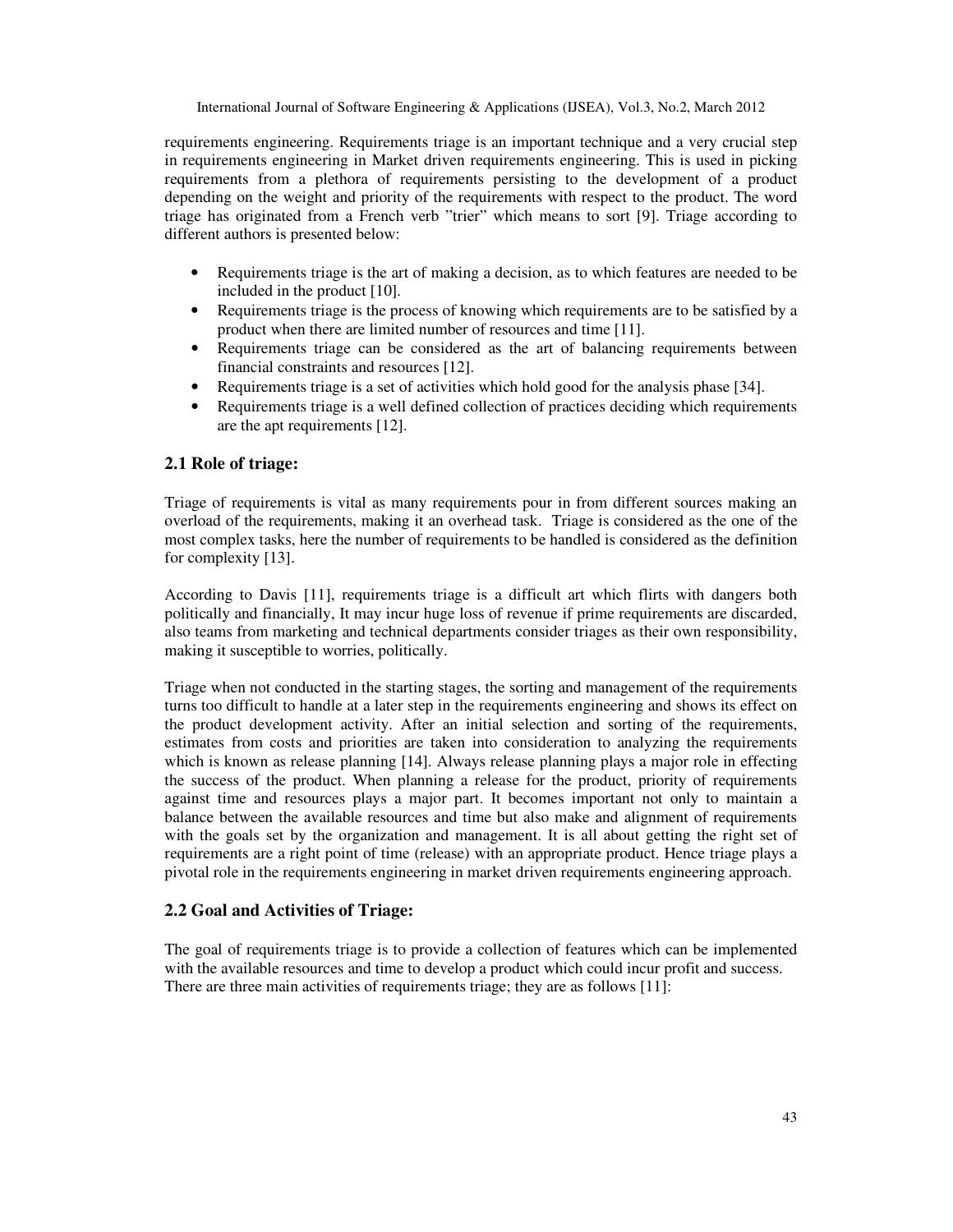## **2.2.1 Prioritize the requirements:**

This is the first step which establishes the priority of requirements, evaluating the priority of requirements also involves establishing the interdependencies of requirements also [11].

## **2.2.2 Estimate the requirements:**

A calculation of the resources required and the time needed in order to work on the requirements is estimated [11].

## **2.2.3 Select the requirements:**

A selection of those requirements is done which can bring profit and success when the given product is marketed [11].

## **2.3 Factors which influence Requirements Triage:**

To conduct the activity requirements triage there are some factors which influence it, also known as criteria for requirement triage to be implemented, organizations should define these criteria to start with the process of triage and selection of the requirements.

## **2.3.1 System requirements**

When choosing between requirements it is necessary to evaluate the effect of requirements on a system, as system requirements show their effect on the architecture and quality of a system [13].

## **2.3.2 Costs**

The cost of implementing requirements plays its part in selecting requirements, calculation of implementation is necessary while choosing between requirements as profits are generated only when right requirements are chosen within the available budgets [15].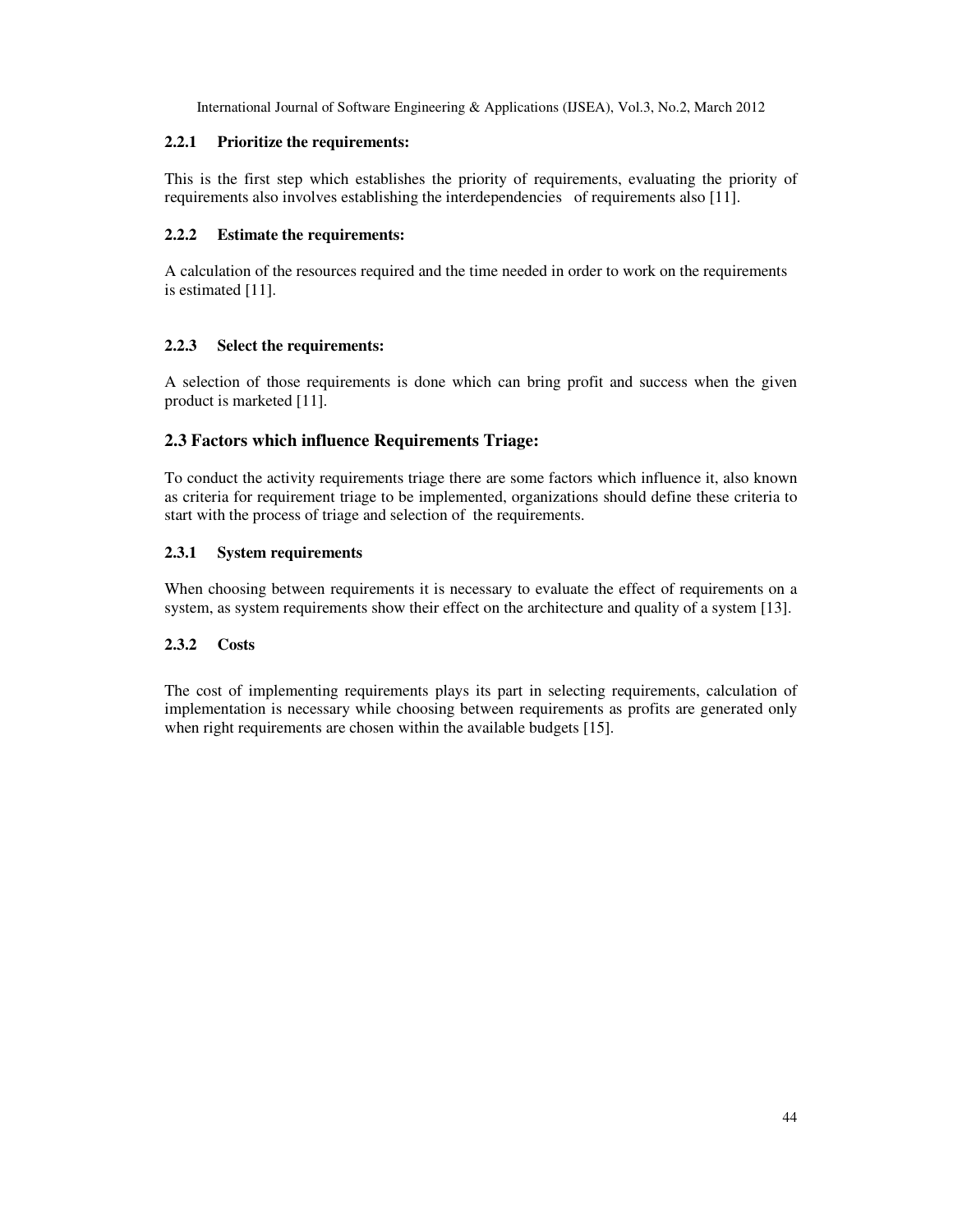

Figure 1: The Process of Requirements Triage in the product management activity of MDRE

#### **2.3.3 Innovated requirements**

At times requirements are not developed based on a customer, market or an organization, they are invented. The research and development wing in the organization predicts the need of the feature to be invented. These innovated requirements are dependent at times on the acceptance of the markets to this innovation, acceptance of the customer to this innovation etc [16].

#### **2.3.4 Product expertise**

 During the requirements triage, the handling of requirements such as the choosing and discarding of requirements must be done by the experts with respect to the nature or domain of the product [14].

#### **2.3.5 Interdependencies**

The value of one requirement might depend on the other, if a requirement which is dependent on a higher priority requirement is discarded, it might result in losing the highly prioritized requirements which might affect the success of the product [17]. Requirements interdependencies are to be taken care while discarding and choosing requirements [18].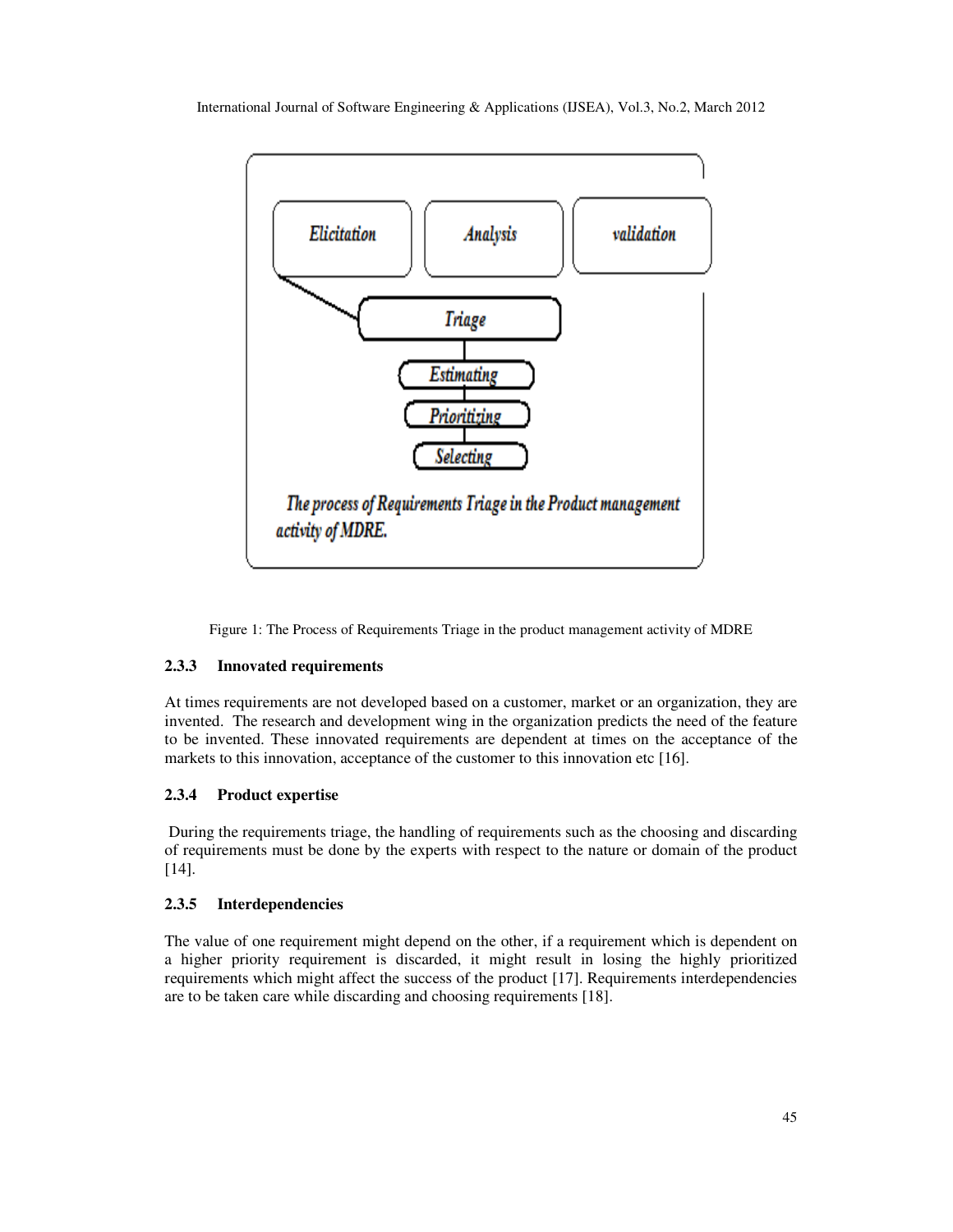## **2.3.6 Release plans**

To have a proper release plan, one needs to have accurate estimates which are related to choosing proper prioritized requirements, time to market which is dependent on the organization and market, plays an important role in selecting the requirements [19] [20].

## **2.3.7 Requirement value**

The value of requirements can be assessed by taking into consideration the business value of the product, which depends on the sales of the product, ability to market the product or the market scope for the product and customer's acceptance or the willingness towards the product [13] [21].

## **2.3.8 Continuous change in requirements**

As new requirements keep flowing, these might have a slightly higher priority than those which already exist. These changing requirements should be handled using change management process [14] [22].

## **2.3.9 Prioritization based on competitor**

At times, the prioritization of requirements depends on the competitors in the market; these competitors indirectly determine which features are to be introduced in the product which in turn determines the priority of requirements which are to be included [23].

These are some of the factors which influence the process of requirements triage.

## **2.4 Benefits of Requirements Triage:**

 There are a number of organizational and business benefits when the activity of requirements triage is handled well. These benefits reflect in the products success only when the triage is properly done, else would turn as challenges or threats to the organization or the management.

## **2.4.1 Handles continuous inflow of requirements:**

In traditional way of requirements engineering, the flow of requirements can be seen only from a customer or a development team**.** This differs in market driven requirements engineering as requirements pour in from different sources such as the market, developers, surveys, inventions, customers etc. there are huge number of requirements to handle often resulting in requirements overload. This is handled well by conducting a proper requirements triage which selects and organizes the requirements which are best suit for the product [24] [25].

## **2.4.2 Helps in a better release plan:**

Evaluation and estimation of value of the requirements when done at an early stage in requirements triage [26] [27], helps in providing a proper and better release plan. Release planning in most cases is done based on improper estimations like the evaluated value of requirement in the development of the product. If the evaluation of requirements value is done earlier in the requirements triage, it saves a lot time and resources used.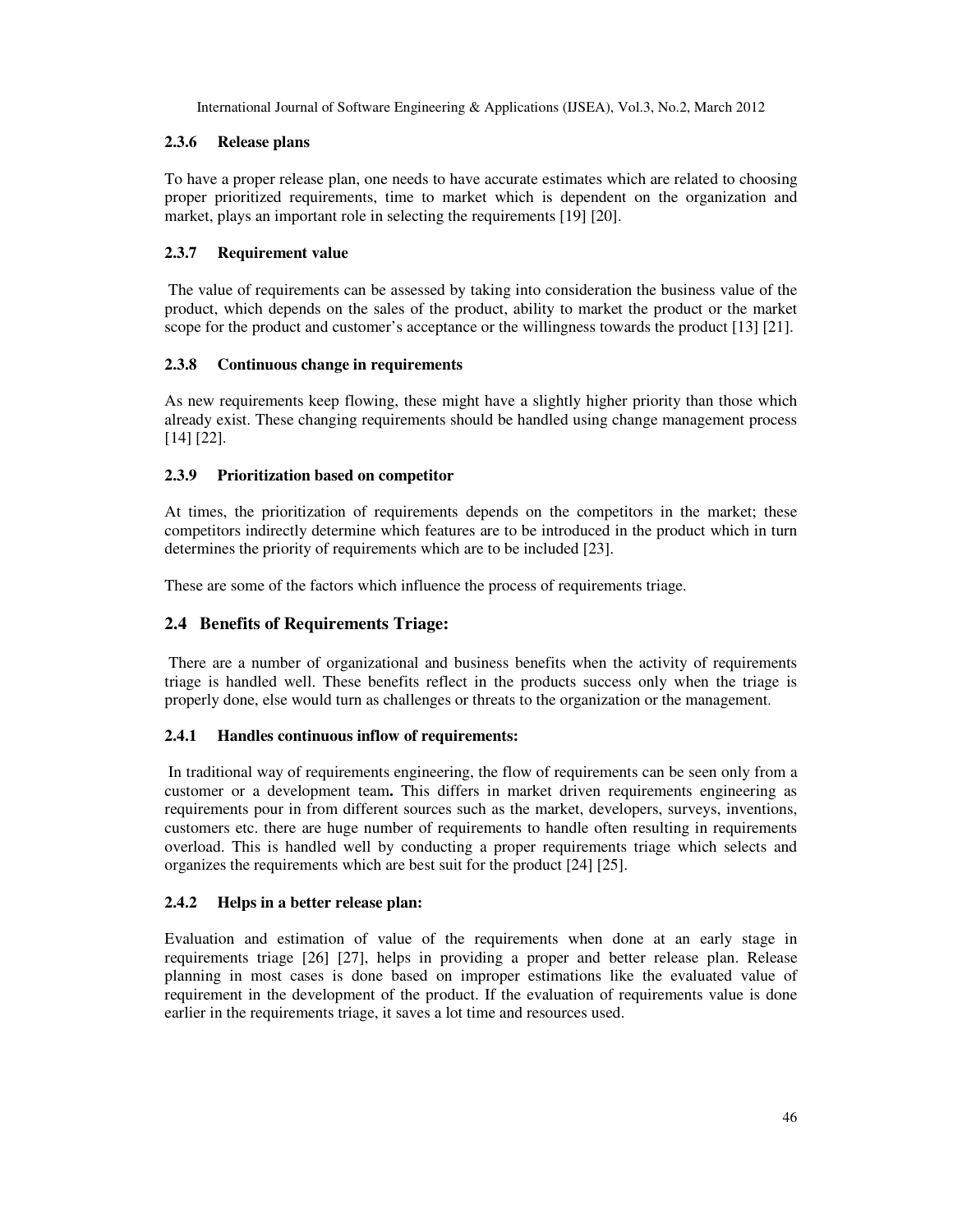## **2.4.3 Reduces the communication gap:**

A requirement might have a higher priority in the perspective of technical employees, a lower priority in the perspective of management employees or vice- versa. This reflects that there is a difference in the opinion as to discard a requirement or not, due to difference in perspectives between the two groups. This leads to a communication gap often leading to rift between the two groups. A proper criterion in requirements triages solves these issues by maintaining a balance between the perspectives of the two groups [28] [24].

Also, there are many other benefits such as the proper prioritizing, evaluating and selection of requirements.

# **3. Challenges**

Being a difficult task to handle, while conducting requirements triage, one has to deal with number of challenges.

## **3.1 Between technology push and market pull (Alignment to business goals):**

## **3.1.1 Problem Definition:**

It become always very difficult to balance between technology push, which is and market pull, which are the requirements such as the needs, demands, innovations competitiveness etc from the markets and the technology pull, which are requirements originating from the developer such as innovating new features. These can also be considered as the short- term versus the long term business goals. Alignment of requirements to these business goals is a tough task [17].

#### **3.1.2 Context:**

Consider, a situation where there is a situation to choose from two types of which are of equal priority, one type originates from the long-term goals and the other comes from the short-term goals. If we now have to choose one requirement it becomes a difficult task, as choosing one requirement and discarding the other might result in and imbalance in the system or may show effect on the success of the product when marketed [37].

#### **3.1.3 Consequences and Implications:**

The consequence of this problem, if the requirements from the short term business goals are discarded might result in an end product where which doesn't have the required features demanded by the market or customers, which makes it not acceptable and may indeed result in the failure of the product. If the requirements originating from the long term goals are discarded might result in the late delivery of the product, missing the deadlines for delivery making it to lose the competitive edge over it competitors, which might indeed result in incurring huge loss to the organization. Proper balance between these business goals will help in achieving a successful product, satisfaction of the customer and will incur profits [37].

**Example:** Long term goals for mobile company might be release date of a particular series of mobiles, short term goal might be the introduction of a new feature, and features in the mobile can be discarded or added depending on the customer satisfaction, but the release dates for the series of mobiles on platform is long term plan. So balance between these must be handled well.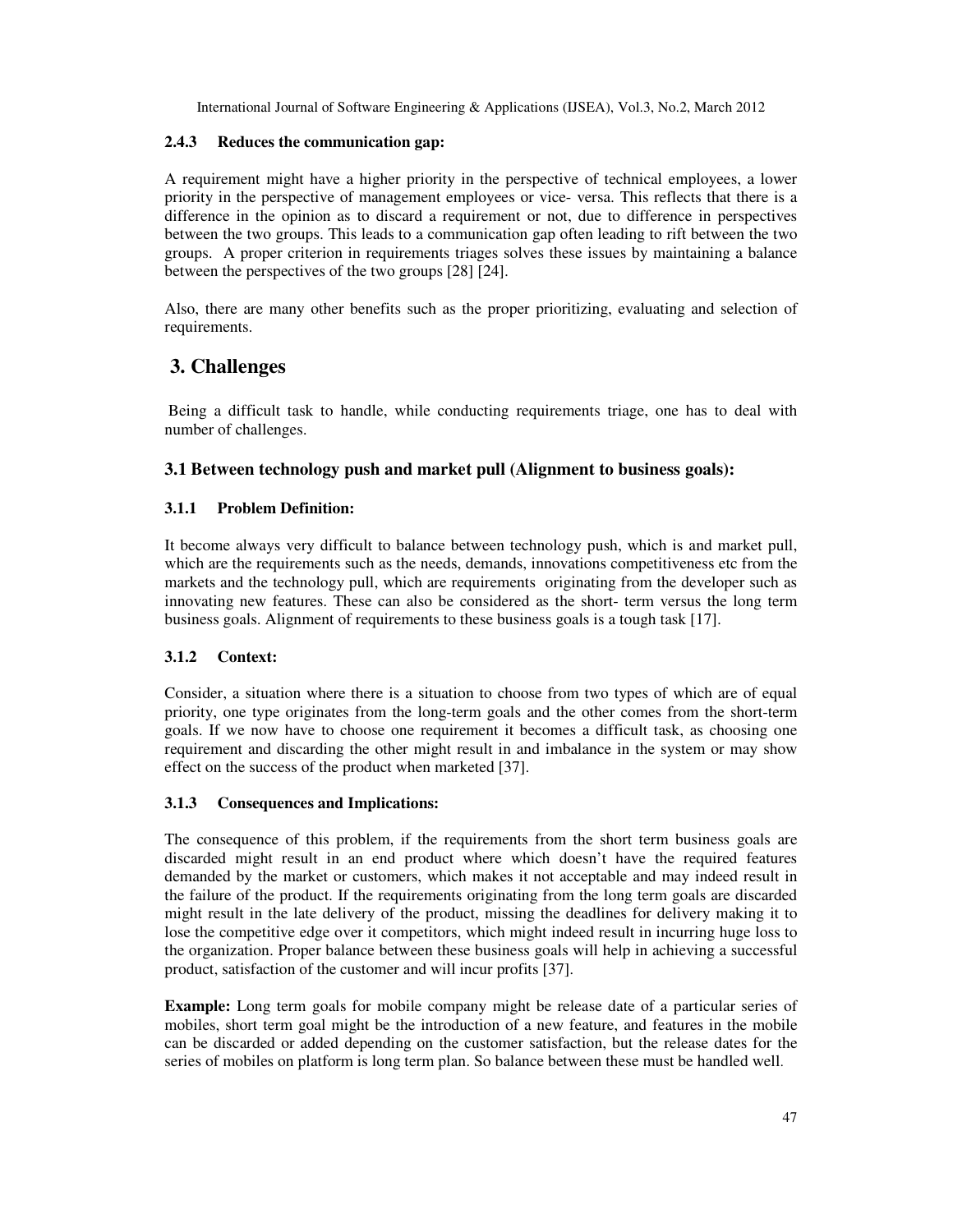## **3.2 Improper knowledge**

## **3.2.1 Problem Definition:**

In requirements triage, there is no provision for storing the decisions related to the selection process, which makes it difficult to revisit the choices and learn through the success and failures of those. This results in a problem of lesser domain knowledge in this context. People performing will not be in a position to gain the knowledge on how to correct their exiting process or how to make necessary improvements so as to make more profits and success in the markets [29].

## **3.2.2 Context:**

Consider, a situation where there is a need to train the personnel in the organization about the process of requirements triage and selection, it becomes really difficult to train the staff as there is no scope for recording the process of requirements triage. This presents a situation where the analysis of based on the decision and outcomes cannot be made resulting in a poor knowledge base of the personnel handling the process of requirements triage [37].

## **3.2.3 Consequences and Implications:**

Stored decisions in the process of requirements triage might help in making an examination and review of the decisions taken during the process of selecting requirements. But, the lack of knowledge base doesn't even provide the people involved with handling the requirements to have a retrospect on the process, which in turn doesn't provide knowledge on improving the requirements triage process with respect to improving the chance of success of the product in the markets. This annexes the chances of learning through the decisions made from the process of triage. When this is handled well, it results in an improved business of the product, helps in providing proper knowledge to the people involved in these activities of requirements triage [37].

**Example:** Consider a situation where a mobile company develops wants to develop second version software for its release, and the first version has not received much success in the markets. Hence there is a need for the post mortem on the requirement decisions. But due to the lack of storage mechanism for the decision attributes, triage in this case becomes a tough process.

## **3.3 Interdependencies**

## **3.3.1 Problem Definition:**

While choosing between requirements in requirements triage, one has to have an understanding of what dependencies exist between the requirements which are to be prioritized and to what extent one effect the other has to be levied [30]. But it becomes a difficult task to know the interdependencies and to properly discard the requirements without one showing effect on the other [31].

#### **3.3.2 Context:**

In the market driven requirements engineering, requirements have links and dependencies between one another. Consider a situation where there are two requirements, one which needs to be discarded, and the other which does not exist without the existence of the former requirement which needs to be discarded as it has a low priority. Now, it becomes trivial to choose whether to discard this requirement or to discard another requirement keeping the former one intact though it has no effect on the products success and is really costly to implement it [37].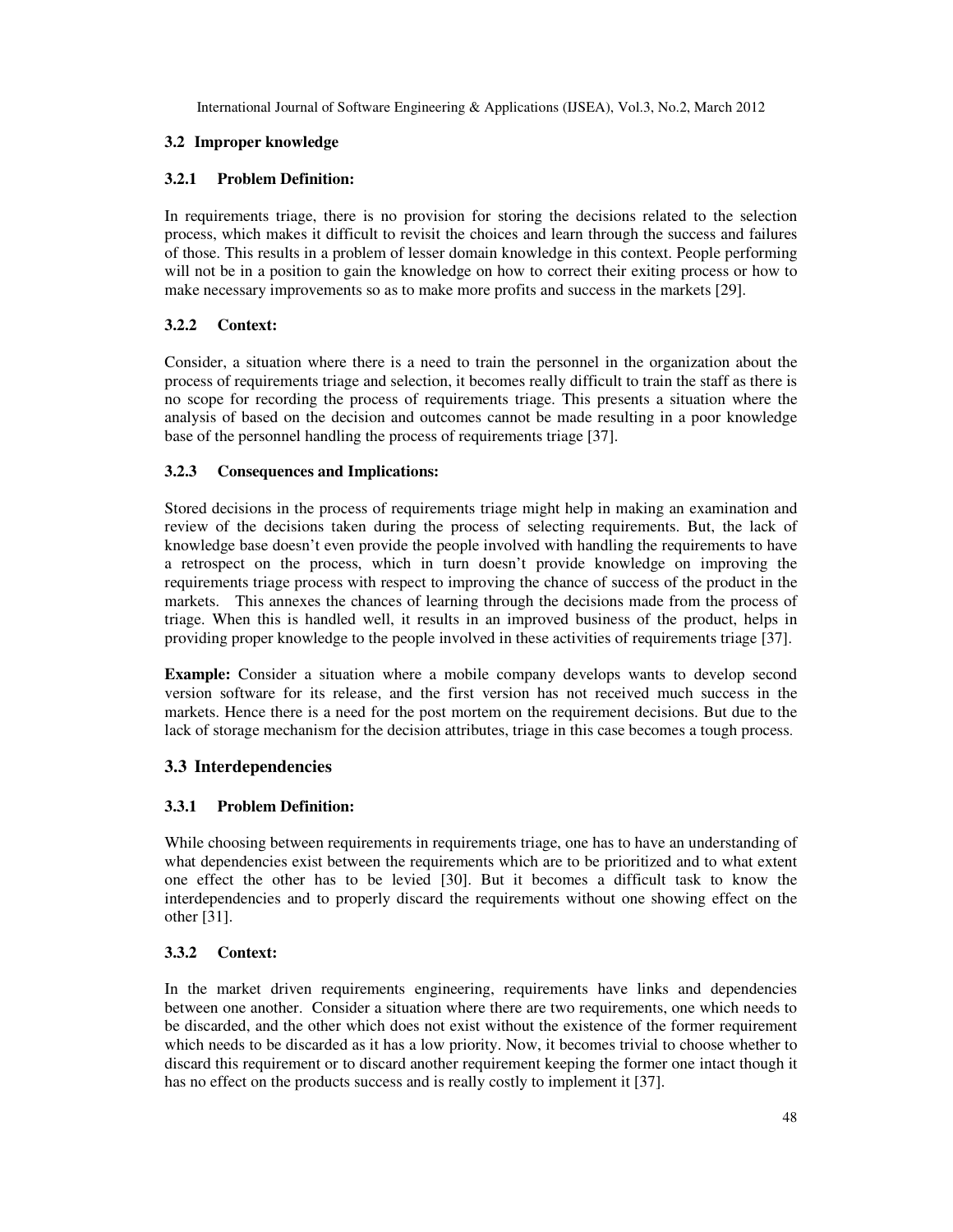#### **3.3.3 Consequences and Implications :**

The consequence of this challenge might result in showing an adverse effect on the success of the product, when the requirement that needs to be discarded has a dependency on other requirements which is really important in success of the product, but doesn't exist without the former one then it is really tough to discard the former requirements but without discarding it might leads to a situation where more budget is crossed, release date might be crossed etc, leading to a situation where it is really difficult to develop the product any further. When the requirement dependencies are managed well, it results in the success of the product, makes the process of requirements triage much easier and prioritization and selection of requirements turns into a smooth sail [37].

**Example:** There is mobile company which needs to provide changes for their next release, they are at the step of requirements triage. They are now left with two requirements one, improvement in talk time, this can only be done if a more powerful battery is provided in the mobile, but to provide a powerful battery exceeds the budget, scope of the market, and other criteria making it impossible to implement as it might adversely affect the success of a product. Hence it becomes trivial to judge between requirements, when there is a dependency between the requirements.



Figure 2: example of consequences and implications in dependencies between Functional and Non-Functional requirements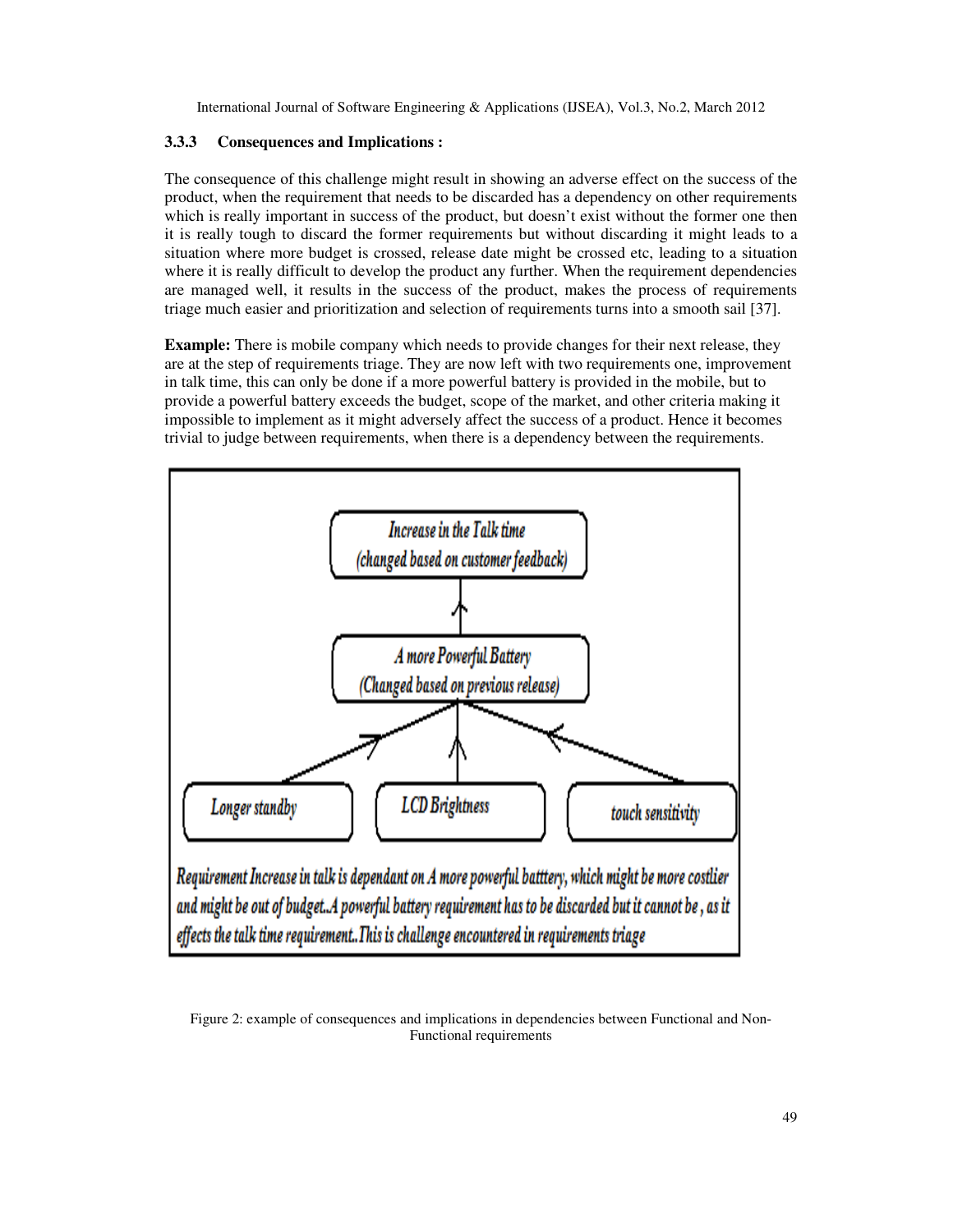#### **3.4 Between Functional and Non- Functional requirements**

#### **3.4.1 Problem Definition:**

It becomes a difficult job to choose between the non-functional requirements and functional requirements such as to make a selection between the requirements which originate from the quality attributes and the requirements which originate from requirements such as testability, security, interoperability etc. It becomes a tough job to estimate the effect of non- functional requirements which act as constraints on the process [32] [33].

#### **3.4.2 Context:**

Consider a situation where one needs to choose between the quality of a product and the features of the product, neither of these requirements can be given less importance as both of these have equal priority and to choose between one of these requirements becomes tricky. We cannot compromise on the quality of a product nor can we compromise on the essential features of the product. Also, non-functional requirements such as, the quality attributes is hard to determine and estimate [37].

#### **3.4.3 Consequences and Implications:**

The consequences of this challenge might result in degrading the quality of the product, if the non-functional requirements are selected, it may in turn show its effect on the satisfaction levels of the customer. If the functional requirements are neglected then it may show its effect on the features present in product, making it vulnerable to loss of an edge over its competitors, also will shows its effect on the success of the product. If a proper balance is made between the functional and non-functional requirements, it might result in the success of the product, also satisfaction of the customer and an edge over its competitors [37].

**Example:** When a mobile company has to deliver a new release of its product, it has to judge between the huge set of requirements available, it has to judge between the quality of its product and costs which to maintain a trade-off between these becomes difficult.

These are some of the challenges identified; there are also some challenges of lesser importance such as prioritizing requirements [34] [31], which are mitigated by the solutions in the following sections

## **4. Solutions**

There are many solutions present in the literature as an answer to the problems of requirements triage. Out those solutions we present here those which cover the above stated main challenges of requirements triage.

## **4.1 MERTS (Method for Early Requirements Triage and Selection utilizing product strategies )**

MERTS is a step by step method which makes use of product strategies for early requirements triage [23]. This method was created based on the requirements of the organization and is validated in organization after the creation [23].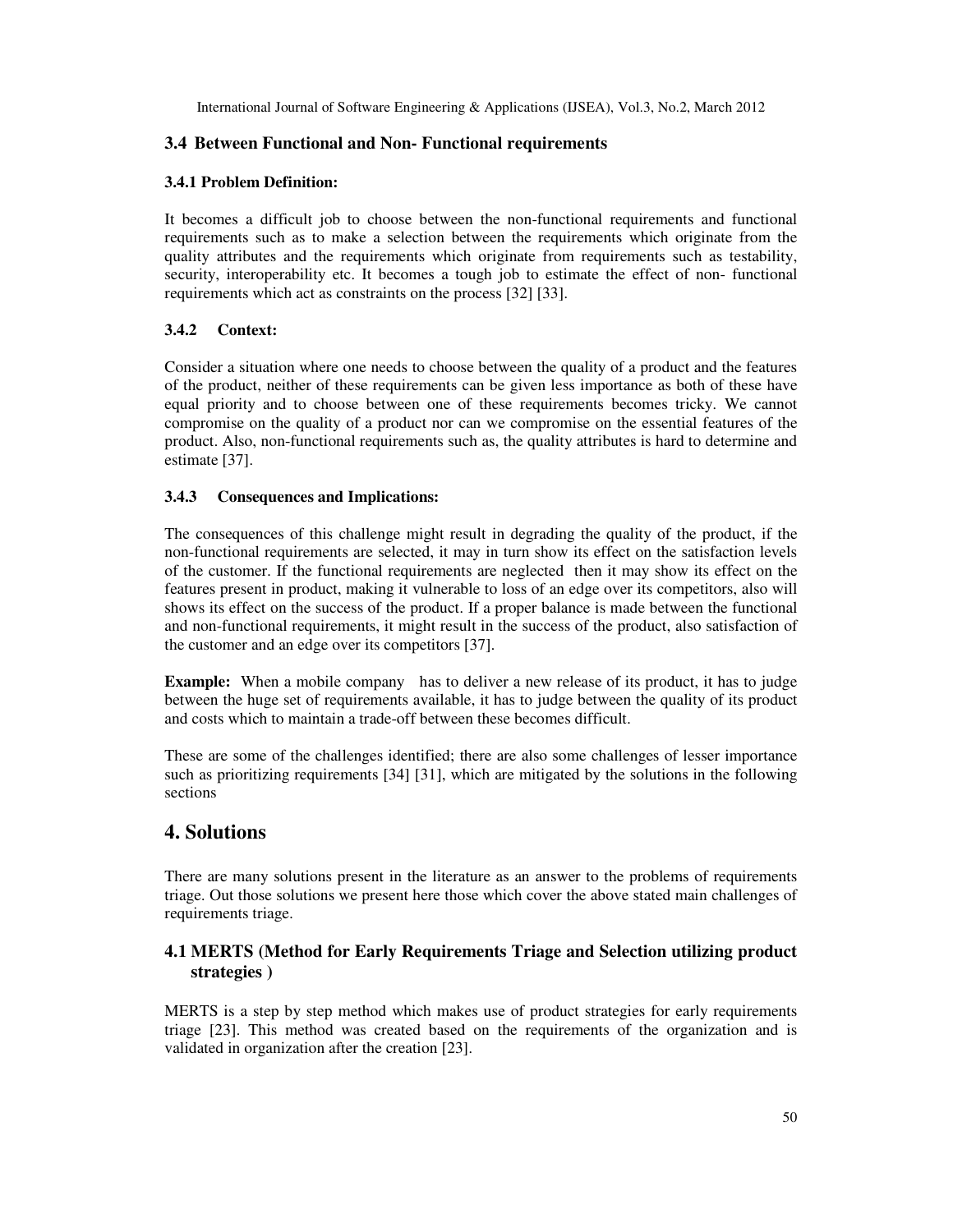Yet this method alone doesn't go well, it should be used with methods such as RAM, which is a requirement abstraction method. Steps involved in MERTS are as follows:

## **4.1.1 Specify**

This is the first step in MERTS which specifies which ways the product should move in order to stick to the organization's mission statement [23]. This step answers the questions such as in which direction should the product move? How to move and achieve its intended purpose? What needs to be done? [23].

## **4.1.2 Assign weights**

Assign weights to the answers from the first step, each answer if given a weight of 100 weights from the three answers sum up to 300, and requirements are prioritized in such a way that the total value of the three answer sum up to a weight of 100 [23].

#### **4.1.3 Compare requirements**

A comparison of requirements is based on the given weight to each requirement out of 100 [23].

## **4.1.4 Specify product roadmap**

Once if the requirements are prioritized, focus is shifted to how to implement the requirements and deliver the product [23]. A road- map provides the way for the product release with the evolvement of technology [23].

#### **4.1.5 Estimate resources**

This forms the last step of MERTS where a feasibility study is made against the resources available and budget required [23].

## **4.2 PARSEQ**

The PARSEQ method is devised to improve the way how the post- mortem is conducted in triage [35]. It also improves the state of release planning decisions which are being made [35]. This method is step by step approach to improve the process of decisions in triage. It is mainly categorized in four steps, which are again at a later step subdivided.

- **1.** It starts with the sampling of requirements which act as a representative set to the whole lot of requirements [35].
- **2.** The re- estimation of cost and value for this release are done based on the post release priority list of the previous release [35].
- **3.** Then the root cause analysis is made as to know why the decisions regarding the planning decisions are made and on what basis [35].
- **4.** Last step of this method is the elicitation in requirements which in turn results in process improvement proposals making the process of requirement decisions visible [35].

#### **4.3 Automating requirements prioritization**

As the existing models for requirements prioritization do not handle the automation of large projects, this method is created [36].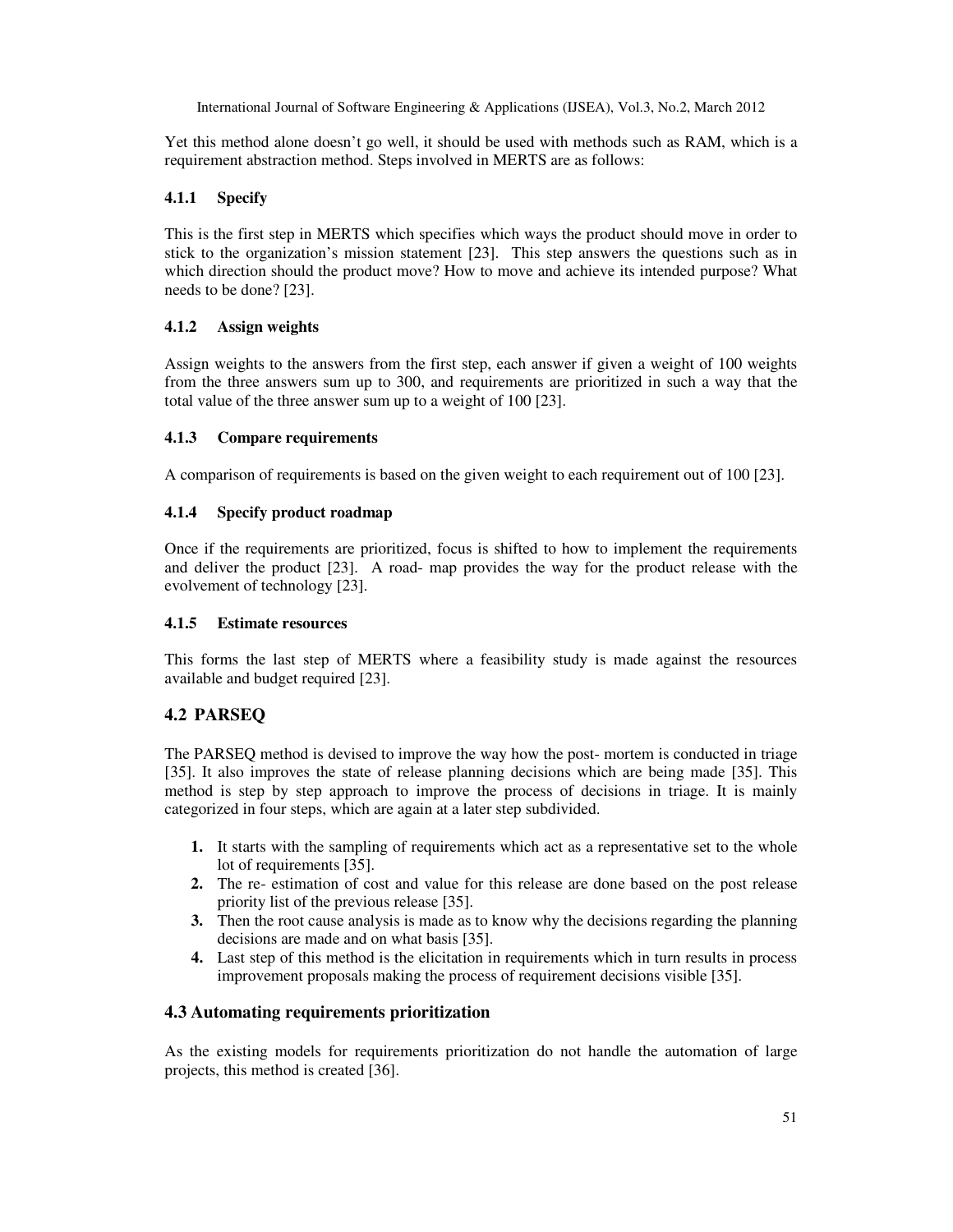This method is a semi automated technique for obtaining a set of prioritized requirements which are taken from a huge set of requirements coming from different sources [36].

## **4.4 Triage from medical approach**

In this method the author suggest ways, how to apply the art of triage from medical field to requirements engineering [9]. This method provides solution for the challenge of alignment of business goals. He compares the steps in the treatment triage to those in the requirements triage.

## **4.4.1 Physiology**

These are concerned with the vital signs of the patient, these are applied to triage as the vital signs of efforts, requirements engineering might consist of such as the team size, volatility, budget size etc [9].

## **4.4.2 Injury anatomy**

These are visible signs of the injury when applied, provide visible requirements effort, which include missing milestones, missing deadlines, missing specifications etc [9].

## **4.4.3 Injury Mechanisms**

These are assessment of likelihood for a severe injury, such as the likelihood of market changes, inability to apply known methods etc [9].

## **4.4.4 Comorbid factors**

These are not the cause of injuries but actually might produce in fatal injuries, these when applied in requirements engineering produce, inexperienced workers, and lack of domain knowledge etc [9].

# **5. Davis Recommendations**

Davis [11] has conducted a study on the art of requirements triage. He has described how the process of triage is done and has presented us case studies which stand as an example to show how one can err in the process of conducting the requirements engineering. This also presents a brief discussion on the challenges encountered in requirements triage. He also presents recommendations to mitigate the challenges faced during the requirements triage. The essence of his recommendations is as follows [11]:

#### **5.1.1 Document the list of requirements**

Maintain a document specifying the number of requirements, requirements which are needed to be implemented etc [11].

#### **5.1.2 Store the necessary dependencies**

Make a list of which requirements are dependent on which other dependencies, which helps in determining the necessity of requirements which have interdependencies [11].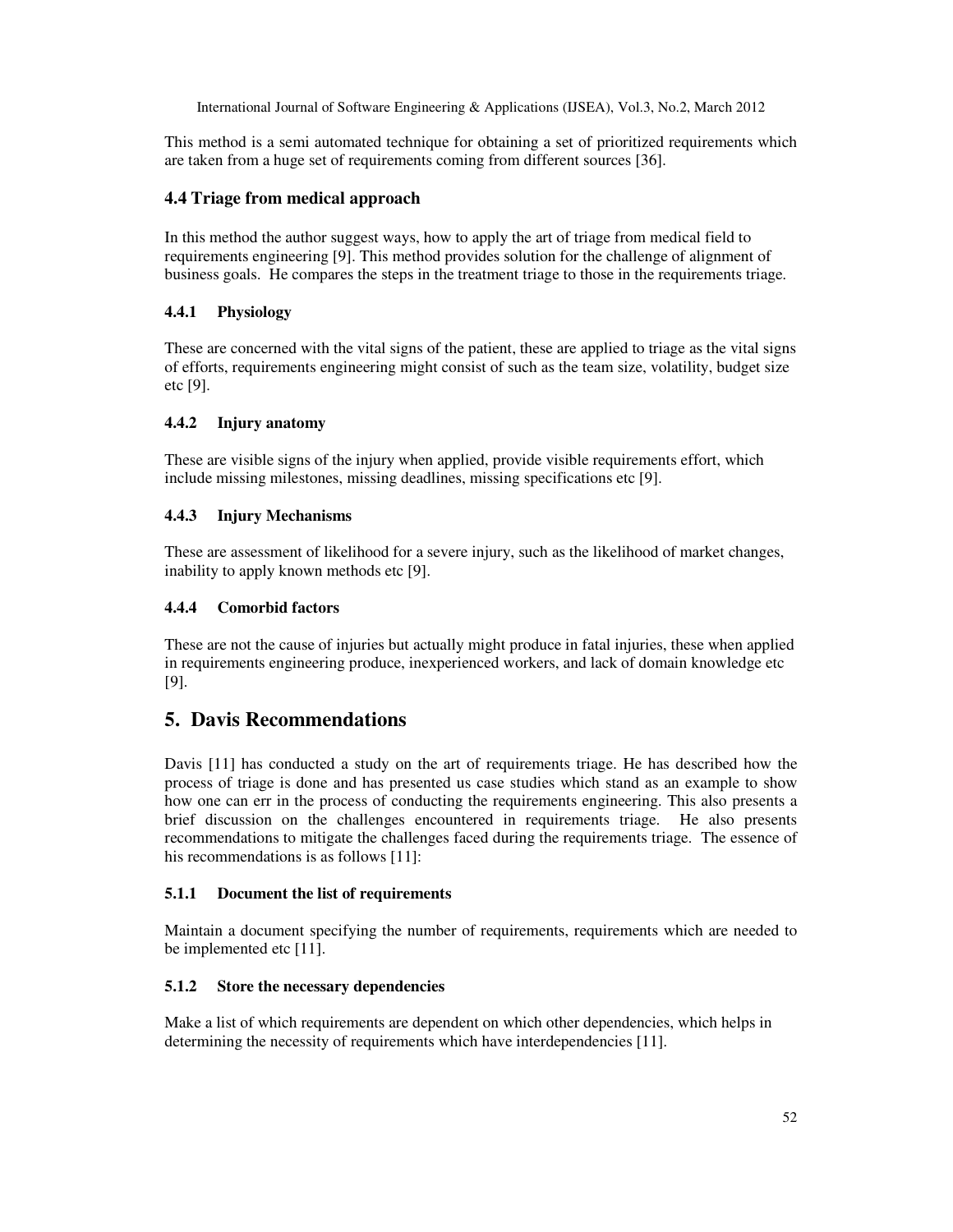## **5.1.3 Prioritize the requirements by effort**

Estimate how much effort is required to implement each requirement and prioritize accordingly [11].

## **5.1.4 Prioritize with respect to the importance**

Requirements can be prioritized using methods such as the hundred dollar method and show of fingers method [11].

## **5.1.5 Conduct the process of triage visibly**

The input to triage is observed from three sects of stakeholders, such as the customers, developers and sales representatives [11]. Conduct triage in such way that business decisions are visible.

## **5.1.6 Decide on more ways than mechanisms**

Never blame the mechanism when you opt for it in an organization, always try avoiding the use of mechanisms and techniques [11].

## **5.1.7 Establish a mode of teamwork**

Many organizations waste their time in maintain relationships with the staff which at all time do not have a good result. Instead of wasting time on these, try to develop the habit of teamwork in the organizations [11].

#### **5.1.8 Manage and negotiate**

Manage and negotiate the requirements of the customer. There are several methods to negotiate the outcomes such as the cumulative probability graph [11].

#### **5.1.9 Team needs to understand how to approach a problem**

There are several approaches to encounter a problem such as the optimistic approach, pessimistic approach and the realistic approach, choose accordingly [11].

## **5.1.10 Plan for multiple releases**

While conducting the requirements triage plan in such a way that triage is being conducted for more than one release [11].

#### **5.1.11 Plan again before every release**

With the changes in markets, things always changes with respect to an older release. So, plan before thinking about a new release [11].

## **5.1.12 Never be intimidated**

Disaster strikes organizations which have a plan which represents a very less chance of success. Never be intimidated, think of new plans and innovative ideas [11].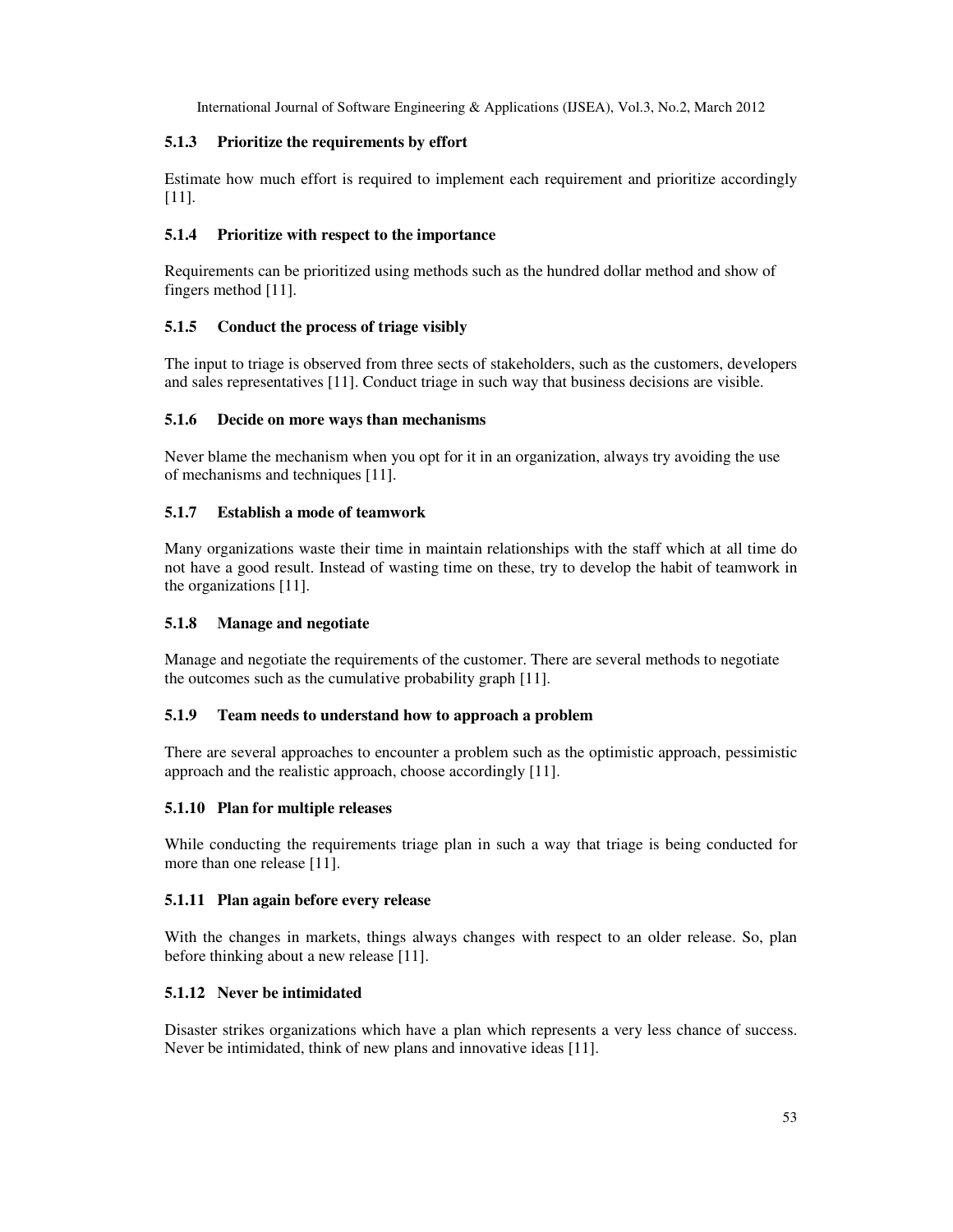#### **5.1.13 Think of a solution early**

Before the problem strikes you think of a solution which can avert the problem, never make decisions at very late step [11].

## **5.1.14 Perfection is impossible**

Never waste resources on obtaining the perfect product as perfection in most of the cases are an impossible task [11].

## **5.2 Solutions as an answer to the problems**

This section presents how the prescribed solutions answer these challenges. A table is shown below which provides a mapping.

MERTS, Automation and triage from medicine answer the challenge of balancing the technology push and the market pull, i.e aligning the requirements to business goals. PARSEQ is a method for solving the problem of visibility of the requirements triage decisions, and it provides a way for conducting post-mortem on the decisions takes during the process of requirements triage [29], it answers the problem of lack of knowledge base, by storing the requirement decisions. These can be used as a post mortem analysis on the next release of their future product. Davis recommendations provide solutions to Interdependencies, by proposing guidelines.

| <b>Solution</b>            | <b>Problems answered</b>                                                 |
|----------------------------|--------------------------------------------------------------------------|
| <b>MERTS</b>               | Aligning requirements to business goals (market pull vs technology push) |
| <b>PARSEO</b>              | Improper knowledge (Post- mortem analysis on the business decisions)     |
| Automation<br>requirements | Aligning requirements to business goals (market pull vs technology push) |
| Triage from medicine       | Aligning requirements to business goals (market pull vs technology push) |
| Davis recommendations      | Interdependencies                                                        |

Table1: Overview of Solutions and Problems Answered

#### **5.3 Usability and Usefulness of the solutions**

 The usability and usefulness of MERTS depends highly on the alignment of a new requirement with the MERTS model [15]. The PARSEQ method is mainly useful and intended to the users in software organizations [38]. Triage from medical approach is useful to those who want to know how to apply the triage from medical approach to the field software engineering [9]. Davis recommendations are useful for those who are new and need to be trained on the process of requirements triage [11].

# **6. Issues identified with the proposed solutions**

The proposed solutions have cons and issues related with them, they are as follows: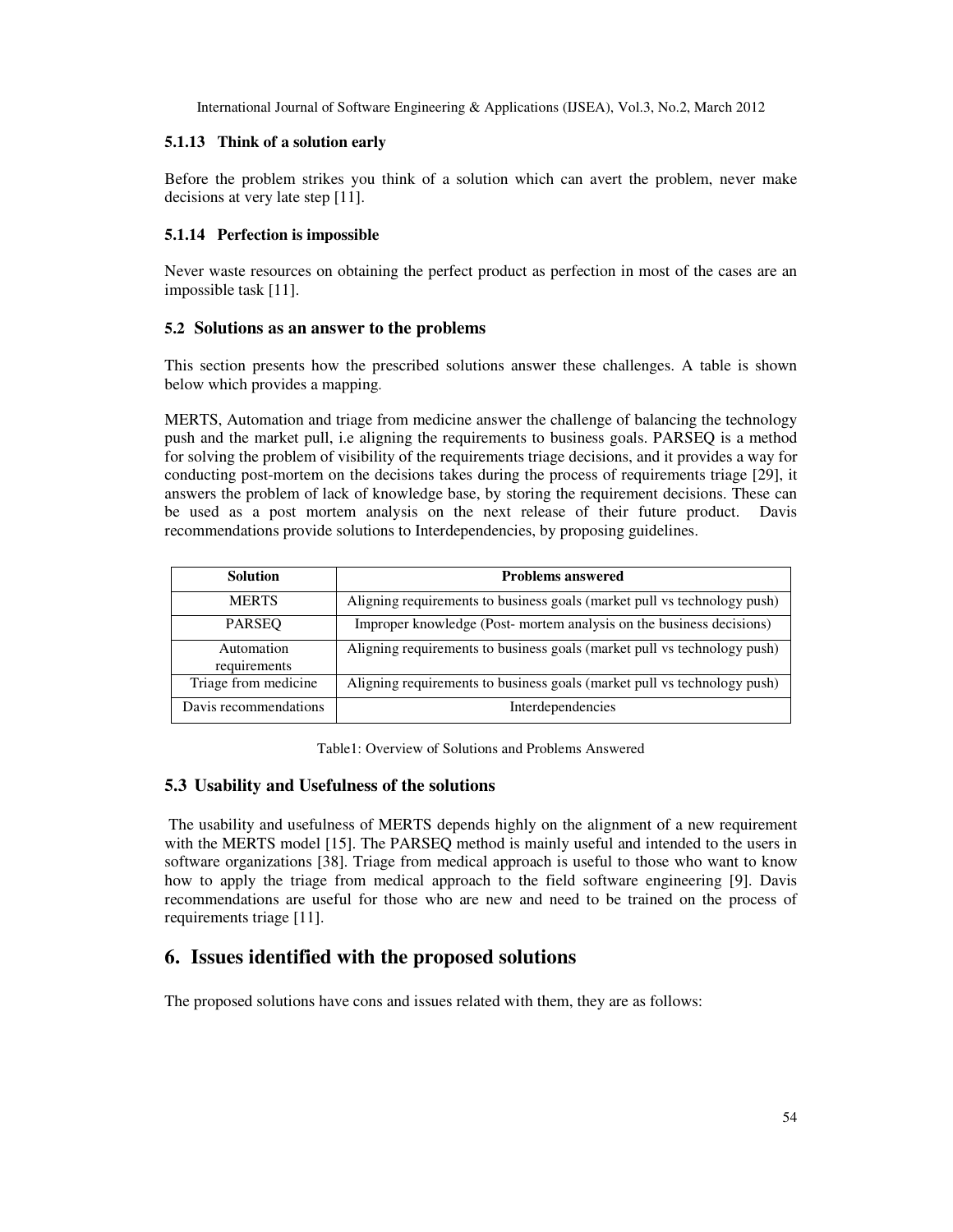## **6.1 MERTS**

#### **6.1.1 Strengths/ solves:**

- 1. It is most sought after mitigation technique [9][11].
- 2. MERTS can be used by both large scale and small scale organizations.

#### **6.1.2 Weakness / does not solve**

- 1. It is not useful to deal with the interdependencies, to make a balance between the functional and non-functional requirements and improper knowledge base [37].
- 2. It is based on a subjective evaluation, the results might vary [15].

# **6.2 PARSEQ**

## **6.2.1 Strengths/ solves:**

This stores the requirement decisions which are taken during the triage process, in a way helps during the post mortem analysis for the next release and triage process.

## **6.2.2 Weakness / does not solve**

Not all decision attributes are stored by PARSEQ, only those which are taken as an improvement decision are stored in this method [37].

## **6.3 Automating requirements prioritization**

#### **6.3.1 Strengths/ solves:**

The method for automating the requirements prioritizations does not hold good for those organizations which are small- scale, with lesser work potential, less budget, lesser market etc.

#### **6.3.2 Weakness / does not solve**

The method of automating requirements is only feasible for large scale organizations with huge work power, budgets, markets etc [9].

#### **6.4 Triage from medical approach**

#### **6.4.1 Strengths/ solves:**

1. It is a method which suggests how to apply the triage found in medicine to the field of software engineering.

#### **6.4.2 Weakness / does not solve**

- 1. It also does not provide solutions to others challenges such as handling interdependencies etc.
- 2. It doesn't provide any particular method or framework to solve problem of aligning with business goals, but just provides recommendations [37].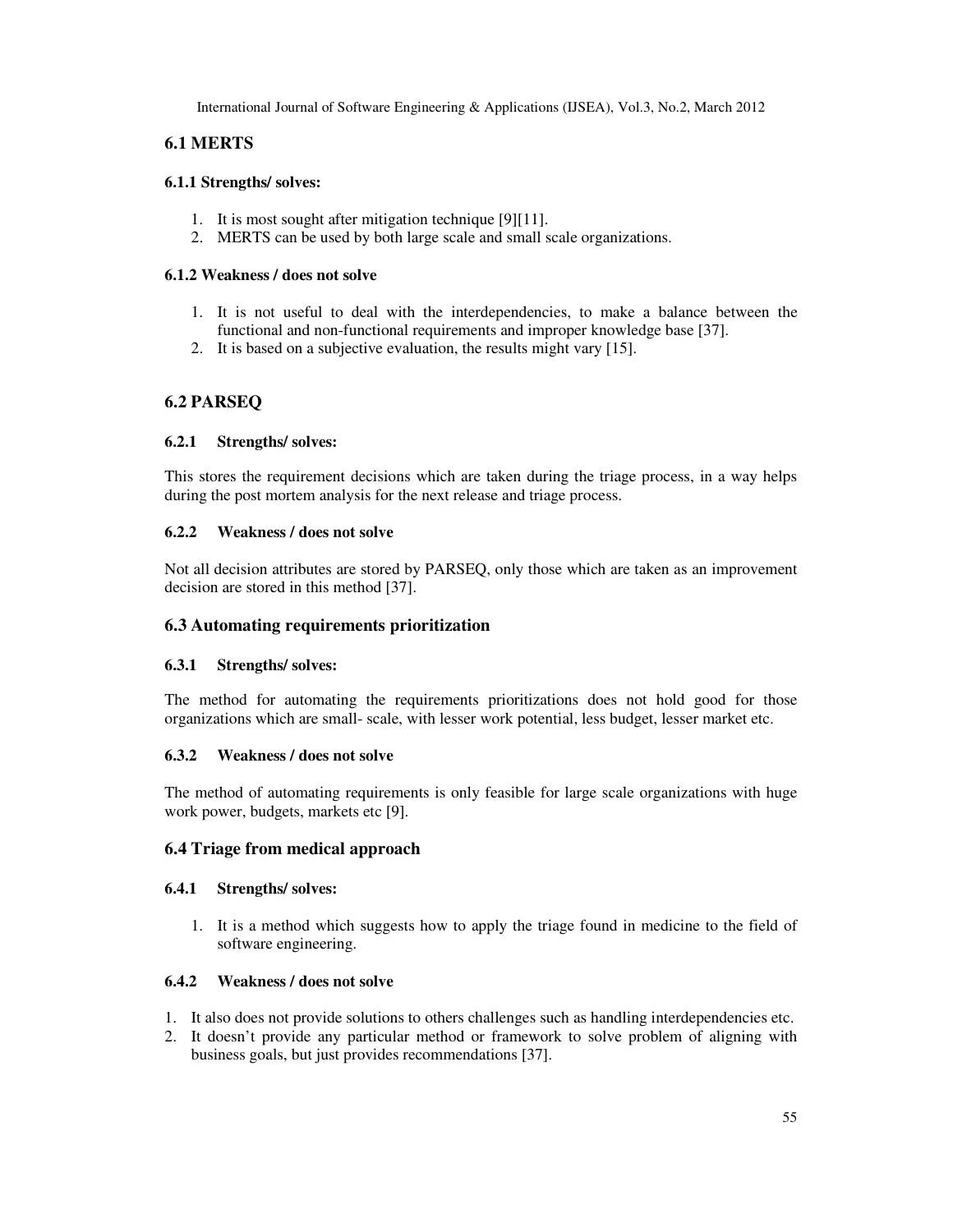#### **6.5 Davis Recommendations**

#### **6.5.1 Strengths/ solves:**

1. It proposes recommendations, which are really helpful while conducting the process of requirements triage.

#### **6.5.2 Weakness / does not solve**

- 1. Though Davis's recommendations hold good for mitigating challenges such as alignment to business goals and handling the interdependencies, it doesn't provide recommendations to the other challenges.
- 2. Here also there is no specific method specified in order to attack the challenges, only recommendations are provided which could help in conducting a better process of requirements triage.

## **7. Analysis and discussion**

We have presented the existing challenges in requirements triage and ways to mitigate these challenges. Out of all presented challenges, alignment with business goals can be considered as one challenge which is presented in different publications, also one of the important challenges that need to be treated. The best available method to treat this problem is MERTS which also handles maintain a balance between the functional and non-functional requirements. But MERTS can't be implemented all alone. It requires the help of a requirement abstraction method such as RAM [23]. There isn't a single solution which can provide mitigation strategies to all the challenges presented. Though there are several articles on triage, many of them mostly illustrate the art of requirement triage, just provide some suggestions or state guidelines for conducting triage, none of these articles present a method / model or a framework which act as a solution to the given problem. A better way to solve these problems is to work on building a framework to avert these challenges or to design a method or model such that incorporates mitigation strategies to all challenges encountered during the process of requirements triage. One such solution to the challenge of improper knowledge can be devised by storing the requirement decisions in a specific format which at a later stage can be used by those who are interested in conducting a post- mortem on the business decisions. Similarly, strategies to mitigate the challenges can also be devised.

## **8. Conclusion**

We have made a discussion on the requirements triage and have presented an analysis based on the observations made from the process of triage, identified challenges and the solutions reported. We have tried to present those challenges which are of main concern to those who handle the process of requirements triage. Also, presented those solutions which attack the given problems and difficulties. The Issues identified by people who worked with these presented solutions are also reported in this document. Though we have made all attempts to find challenges and solutions to the given problem, there is always a scope for future work.

## **9. References**

- [1] Bashar Nuseibeh Steve Easterbrook Requirements Engineering: A Roadmap http://mcs.open.ac.uk/ban25/papers/sotar.re.pdf
- [2] E. Kazmierczak, Requirements Engineering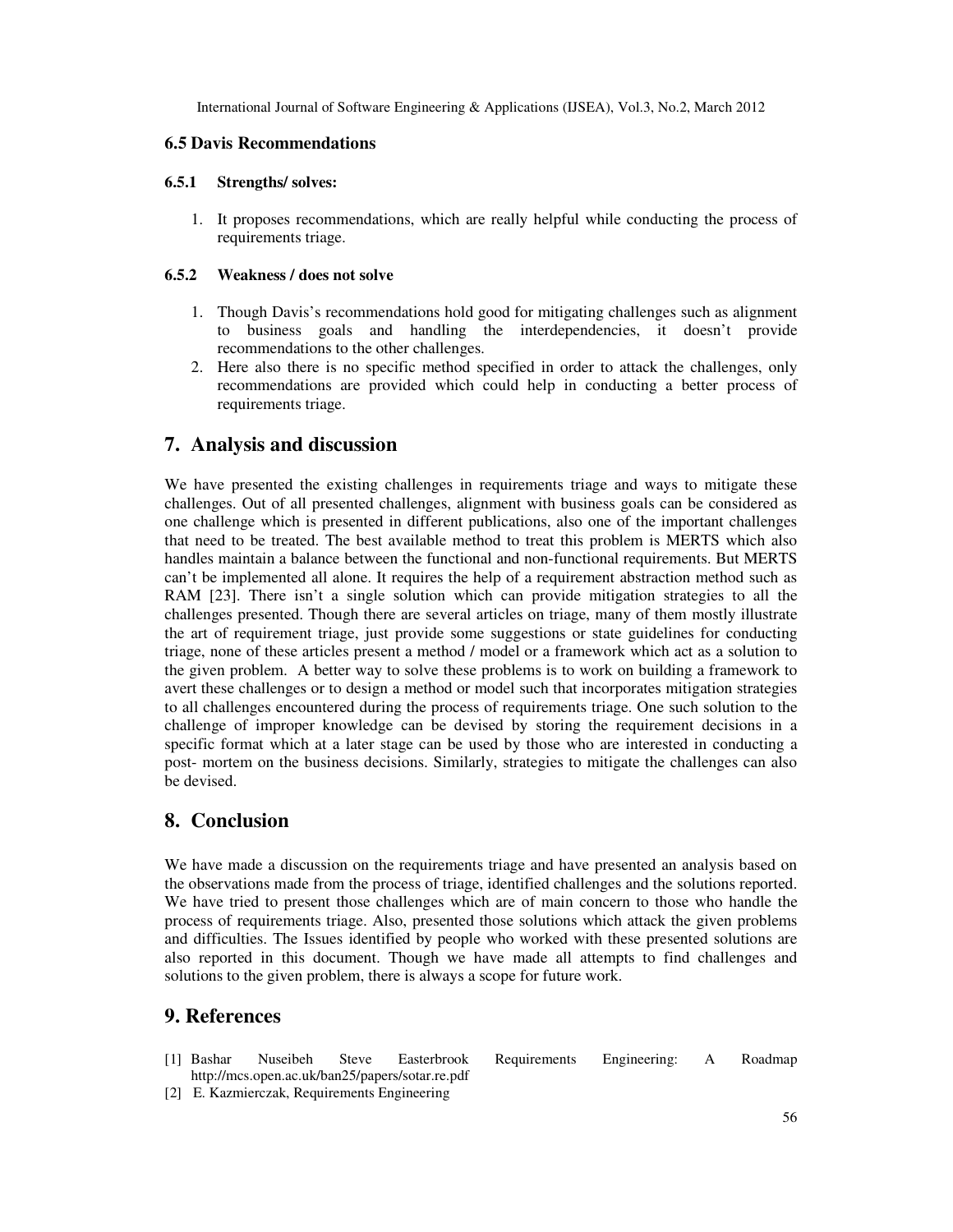http://ww2.cs.mu.oz.au/~dmwilm/downloads/641.pdf

- [3] Requirements Engineering Process Maturity Model UniREPM, Tony Gorschek, Blekinge Institute of Technology,Sweden 2011-01-15.
- [4] Potts C (1995) Invented Requirements and Imagined Customers: Requirements Engineering for Offthe-Shelf Software Proceedings of the Second IEEE International Symposium on Requirements Engineering (RE'95), PP 128-130
- [5] Gorschek T (2004) Requirements Engineering Supporting Technical Product Management. PhD Thesis No. 2006:01, ISBN 91-7295-081-1. Blekinge Institute of Technology, Ronneby.
- [6] Carmel E, Becker S (1995) A Process Model for Packaged Software Development. Engineering Management, IEEE Transactions. Volume 42, Issue 1, PP 50-61.
- [7] Karlsson L, Dahlstedt G, Natt J, Regnell B, Persson A (2002) Challenges in Market-Driven Requirements Engineering - an Industrial Interview Study. In Proceedings of Eighth International Workshop on Requirements Engineering: Foundation for Software Quality (REFSQ'02), Universitat Duisburg-Essen, Essen, Germany, PP 101-112.
- [8] M. Dixon-Woods, S. Agarwal, B. Young, D. Jones, and A. Sutton, "Integrative approaches to qualitative and quantitative evidence," London: Health Development Agency, vol. 181, 2004.
- [9] E. Simmons, "Requirements triage: what can we learn from a medical approach?," Software, IEEE, vol. 21, no. 4, pp. 86–88, 2004.
- [10] P. K. Suri, R. Soni, and A. Jolly, "Potential Effect of Creeping User Requirements on Project Management: A Simulation Approach," IJCSNS, vol. 9, no. 11, p. 256, 2009.
- [11] A. M. Davis, "The art of requirements triage," Computer, vol. 36, no. 3, pp. 42-49, Mar. 2003.
- [12] A. M. Davis, "Requirements Management," Encyclopedia of Software Engineering, 2002. [Online]. Available: http://onlinelibrary.wiley.com.miman.bib.bth.se/doi/10.1002/0471028959.sof281/full. [Accessed: 30-Apr-2011].
- [13] N. Dzamashvili-Fogelström, S. Barney, A. Aurum, and others, "When Product Managers Gamble with Requirements: Attitudes to Value and Risk," in 15th International Working Conference on Requirements Engineering: Foundation for Software Quality (RefsQ), 2009.
- [14] T. Gorschek and C. Wohlin, "Requirements abstraction model," Requirements Engineering, vol. 11, no. 1, pp. 79–101, 2006.
- [15] M. Khurum, T. Gorschek, L. Angelis, and R. Feldt, "A Controlled Experiment of a Method for Early Requirements Triage Utilizing Product Strategies," Requirements Engineering: Foundation for Software Quality, pp. 22–36, 2009.
- [16] N. D. Fogelstrom, M. Svahnberg, and T. Gorschek, "Investigating impact of business risk on requirements selection decisions," in Software Engineering and Advanced Applications, 2009. SEAA'09. 35th Euromicro Conference on, 2009, pp. 217–223.
- [17] L. Karlsson, A. Dahlstedt, J. Natt och Dag, B. Regnell, and A. Persson, "Challenges in market-driven requirements engineering-an industrial interview study," in Proceedings of the Eighth International Workshop on Requirements Engineering: Foundation for Software Quality (REFSQ'02), 2003, pp. 101–112.
- [18] R. Berntsson Svensson, T. Gorschek, and B. Regnell, "Quality requirements in practice: An interview study in requirements engineering for embedded systems," Requirements Engineering: Foundation for Software Quality, pp. 218–232, 2009.
- [19] M. Höst, B. Regnell, and others, "Exploring bottlenecks in market-driven requirements management processes with discrete event simulation," Journal of Systems and Software, vol. 59, no. 3, pp. 323– 332, 2001.
- [20] B. Regnell and S. Brinkkemper, "Market-driven requirements engineering for software products," Engineering and managing software requirements, pp. 287–308, 2005.
- [21] J. Azar, R. K. Smith, and D. Cordes, "Value-Oriented Requirements Prioritization in a Small Development Organization," IEEE Software, vol. 24, no. 1, pp. 32-37, 2007.
- [22] U. Nikula, J. Sajaniemi, and H. Kälviäinen, A State-of-the-practice Survey on Requirements Engineering in Small-and Medium-sized Enterprises. Citeseer, 2000. 74.
- [23] M. Khurum, K. Aslam, and T. Gorschek, "A Method for Early Requirements Triage and Selection Utilizing Product Strategies," in Asia-Pacific Software Engineering Conference, Los Alamitos, CA, USA, 2007, vol. 0, pp. 97-104.
- [24] B. Regnell, M. Höst, J. Natt och Dag, P. Beremark, and T. Hjelm, "Visualization of agreement and satisfaction in distributed prioritization of market requirements," in Proceedings of 6th International Workshop on Requirements Engineering: Foundation for Software Quality, 2000.